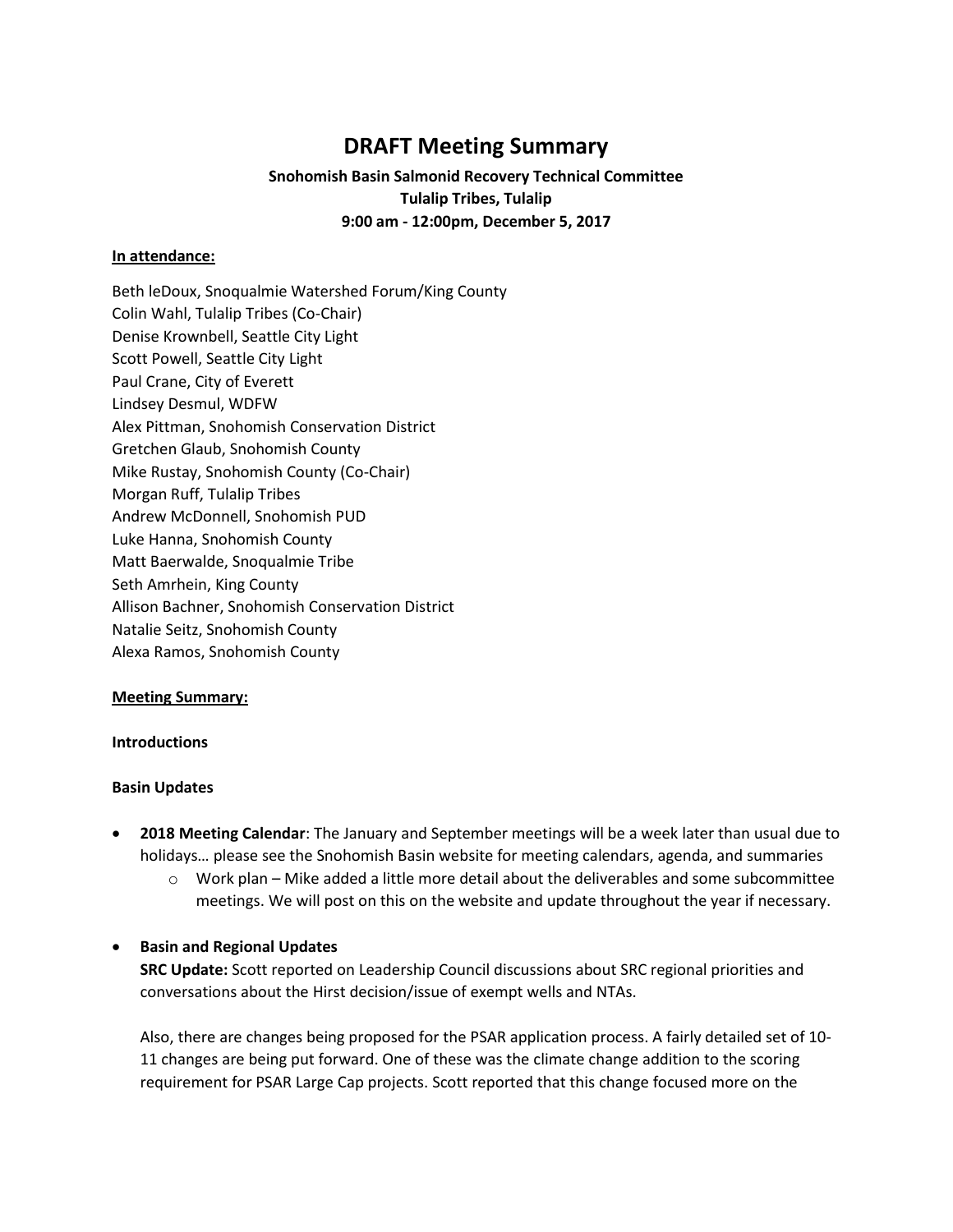notion that projects should be resilient to a changing climate rather than the types of projects to do to foster watershed resilience to climate change.

Floodplains by Design representatives also attended and discussed potential revisions to the program. There was discussion about competition for capital funds and an offer to coordinate across stakeholders across the Puget Sound region to coordinate around lobbying efforts in the future.

**2018 funding:** Gretchen commented that despite not having a capital budget, RFPs for 2018 grants are still moving forward. The 2018 NTA solicitation came out and the pre-registration deadline is Dec 22<sup>nd</sup>. For our grant round we anticipate having a very similar RFP as last year even though it'll be a large PSAR round. ESRP is coming out soon too. Morgan and Gretchen would like to be in the loop on what people are thinking about putting forward. There is a FbD workshop tomorrow. As a reminder about the NTAs – we'll be pulling together an ad hoc group to review any NTAs that have to deal with salmon recovery before/as they go through the LIO process. Ask Alexa and Jessica for help on NTAs if you need it. Anything dealing with salmon recovery also needs to get on our 4YWP.

Morgan noted we have a policy for letters of support. FbD pre-applications go in in February and won't have an extensive level of detail. But it's helpful for sponsors to have some indication of support from the Forum and Tech Comm. So Gretchen and Morgan are looking at how they can be vetted with the committee. This will probably be on the agenda in January. We have a good sense of who all is potentially applying.

- **4 Year Work Plan:** Morgan reported that we are underway with the 4YWP Update. We changed our process from every year to every *other* year. We have an ability to add projects in the off years, but really want to get as much information in this year as possible. This time we're using Smartsheet and not asking sponsors to update Habitat Work Schedule. We can be logged into Smartsheet simultaneously so if you need help we can hop on there with you and walk through it together. There's probably not a lot of changes needed unless the project has been re-scoped, etc. For new projects, just put in as much information as you can and we will probably need to follow-up with you. HWS is a requirement for our grant. We have to get it to PSP in February. It will go to Tech Comm. in January and the Forum in February. Someone asked if education/outreach type projects should be on the 4YWP. The answer given was: sure.
- **2016 PSAR Allocation**: Gretchen explained that the Basin has ~\$200K in return PSAR funds from the beach nourishment project to reallocate. The project review committee met last week and came up with recommendations. The review committee was committed to making sure projects that are already going are continued. The review committee recommendations are as follows: AASF should receive the requested \$35K to cover cost overruns associated with their Woods Creek instream wood project. WFC requested funds to start their Woods Creek Cooperative Culvert project for design and permitting while they wait for 2017 funding to become available and they should receive a requested \$51K from return funds If and when 2017 funds become available this \$51K can be reallocated. Likely to the SSS Cherry Creek project which has a few potential scenarios for their cost increase. \$35K is recommended for the Tulalip beaver project. And the remaining return funds should go to SCD design money for the SCD Woods Creek Culvert Phase 2 project. We know that Forterra with Tulalip Tribes will be bringing forward the Wallace-May acquisition project again and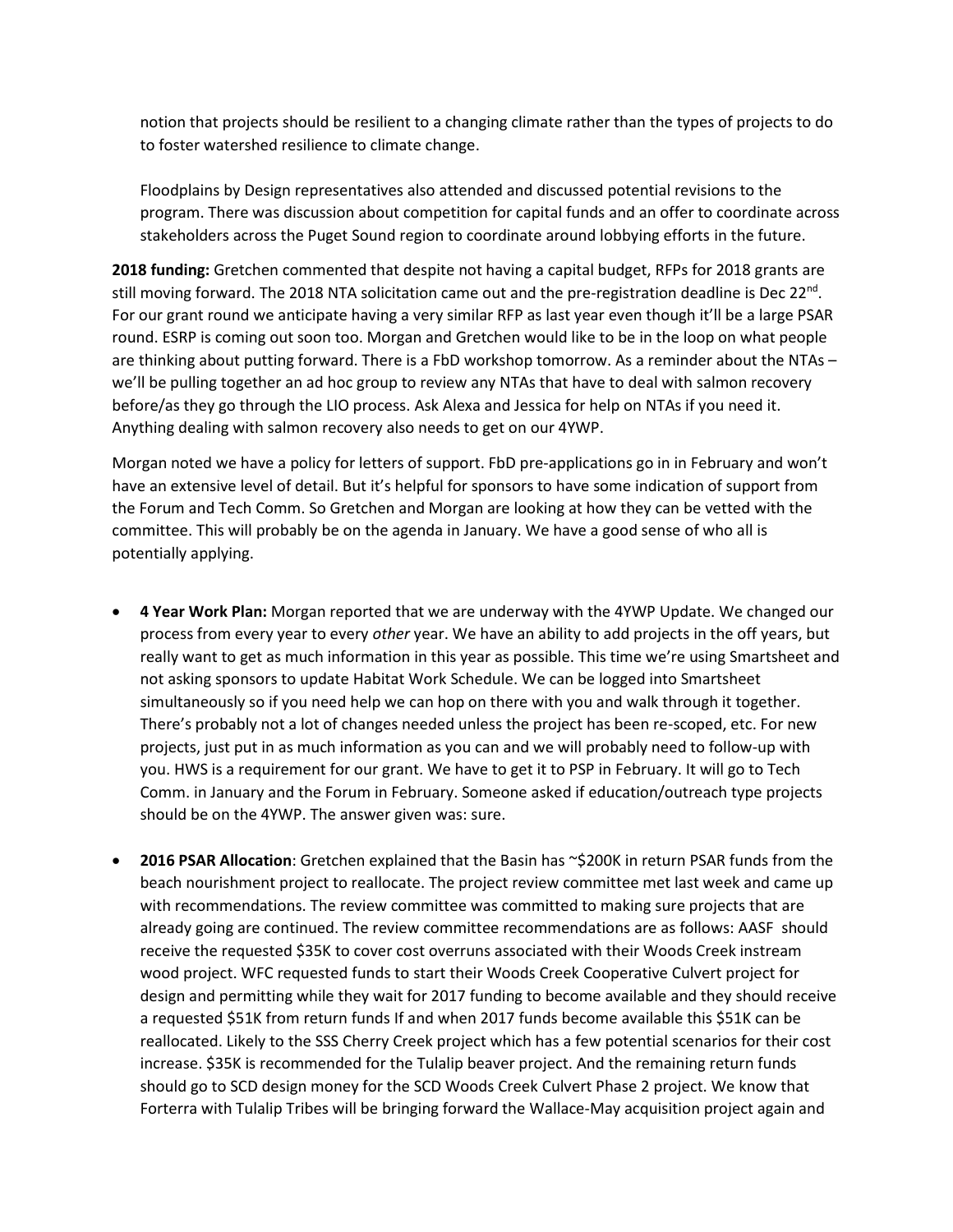hopefully with more information as was requested last round. The Tech Committee didn't have any issues with the review committee's recommendations. It was approved for recommendation to the Forum at their Thursday meeting.

- **10-yr Status Report:** Colin gave a brief update of land cover change work done to date. Morgan is planning on giving a snapshot presentation to the Forum on Thursday and will try to paint the story of what we know about progress toward restoration and protection goals **Pearson's Eddy:** Colin updated the Committee on ongoing conversations concerning the Pearson's Eddy site that is on the left bank of the Snoqualmie, just north of the King/Snohomish County line.. Landowners were concerned about perceived flood impacts of riparian plantings and other restoration work. NRCS ran 2-D HEC RAS modelling to look at flooding elevations related to vegetation which showed minimal increase in elevation at moderate flows due to increased floodplain roughness. They have proposed some potential restoration and mitigating actions which includes commissioning a group of stakeholders to discuss alterations to vegetation in a vegetation plan. The first stakeholder committee meeting was held last week. Colin represents the Tulalips and raised the Tribes' concerns around working against salmon recovery restoration goals. Elissa was also asked to participate and she is representing the Snoqualmie Forum. They're going to be meeting more and Elissa and Colin will keep the committees apprised. Scott commented that FFF will be starting discussion about riparian issues again next year and asked if there has there been an effort to include the FFF group and allow the Ag community to provide an independent review of the process, follow a similar FFF approach. Colin said it doesn't appear there was an independent reviewer for the process at this time.
- **Snoqualmie Restoration Targets Update**: Elissa informed the group that they're working on a 10 year project list ( we had one in 2015 and this is for 2025) as a first step in a plan update, but also as a King County request so they can do some project planning. Perry wants updates on the 2015 targets. They're not sure if the Snohomish group is ready to move forward on basin targets, but figured they'd propose something for the interim. In general, the approach was to look at the Conservation Plan 50-year targets and take 40% of those to start with. The Plan says we should do 40-60% of the effort in each of the counties so they split it down the middle and said King County should do 50%. So it's half of the 20-year target. See handout for some options. There was much discussion about lumping some buffer target metrics. They're still figuring out how to do the accounting without double counting. But putting numeric values to these will help people outside of salmon recovery understand our goals better. Elissa presented to the committee to see if anyone has input on this. They will continue to work on it and can talk about this again in January.
- **Net pen issue update**: Dept. of Ecology is putting the recommendations on hold indefinitely while this summer's Atlantic salmon release is being investigated.

#### **BREAK**

**Stormwater Toxicology and Coho Mortality:** Nat Scholz, with NOAA, gave a presentation on the 15 year project involving NOAA, UW and WSU that investigated stormwater effects on coho mortality. The study focused on Coho because they are extremely sensitive to stormwater runoff and spend more time in freshwater so they are even more susceptible to the runoff effects. They found that